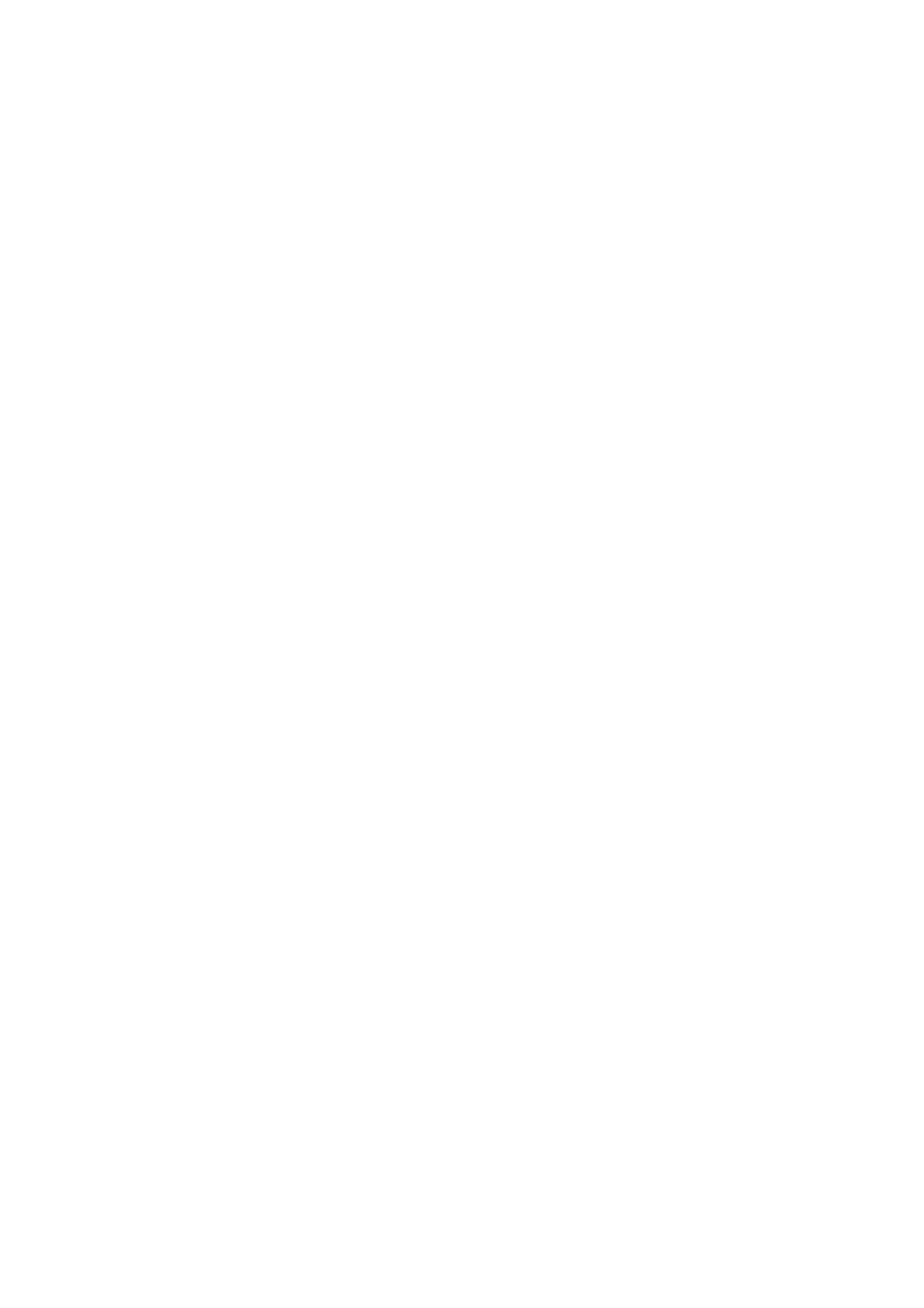### **ANNEX**

## **GUIDANCE FOR RECORDING OF OPERATIONS IN THE OIL RECORD BOOK PART I – MACHINERY SPACE OPERATIONS (ALL SHIPS)**

#### **General Guidance**

- This guidance only includes sections C to I.
- Operations should be recorded in chronological order as they have been executed on board.
- Dates should be entered in dd-MONTH-yyyy format, e.g. 16-MAR-2009.
- Incineration or landing ashore of oily garbage and used filters should be recorded in the Garbage Record Book only.
- All Entries are to be made and signed by the officer or officers in charge of the operations concerned and each completed page shall be signed by the master of the ship.
- Do not leave any full lines empty between successive entries.
- If a wrong entry has been recorded in the Oil Record Book (ORB), it should immediately be struck through with a single line in such a way that the wrong entry is still legible. The wrong entry should be signed and dated, with the new corrected entry following.
- Tank nomenclature should be recorded as per the format noted within the International Oil Pollution Prevention Certificate (IOPPC).
- Recording of quantities retained in bilge water holding tanks listed under section 3.3 of the IOPPC is voluntary and not required by the Convention.
- The recording of general maintenance of items pertaining to the OWS remains voluntary and is not required to be recorded in the ORB.

#### **Usage of code C.11: Collection of oil residues (sludge)**

#### Example #1

Weekly inventory of oil residues (sludge) tanks (tank listed under item 3.1 in the Supplement to the IOPPC)

| Date          | Code | Item<br>No. | Record of operations/signature of officer in charge    |
|---------------|------|-------------|--------------------------------------------------------|
| dd-MONTH-yyyy | C    | 11.1        | [Name of sec 3.1 Tank & Designation]                   |
|               |      | 11.2        | xx m <sup>3</sup>                                      |
|               |      | 11.3        | xx m <sup>3</sup>                                      |
|               |      |             | signed: (Officer-in-charge, Name & Rank) dd-MONTH-yyyy |
| dd-MONTH-yyyy | C    | 11.1        | [Name of sec 3.1 Tank & Designation]                   |
|               |      | 11.2        | xx m <sup>3</sup>                                      |
|               |      | 11.3        | xx m <sup>3</sup>                                      |
|               |      |             | signed: (Officer-in-charge, Name & Rank) dd-MONTH-yyyy |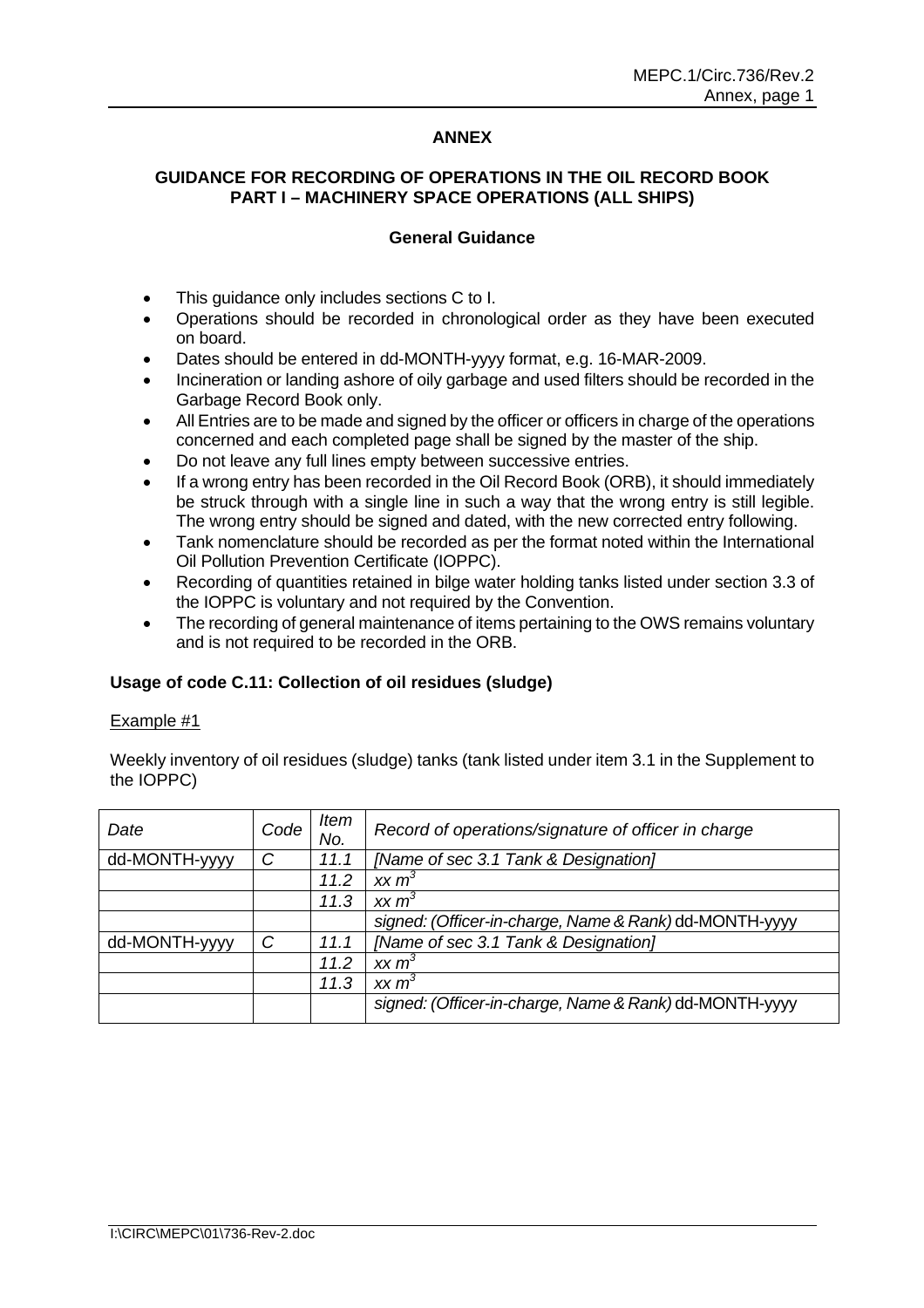Recording of oil residue (sludge) collected by manual operation in oil residue (sludge) tank (tank listed under item 3.1 in the Supplement to the IOPPC)<sup>\*</sup>

| Date          | Code | Item<br>No. | Record of operations/signature of officer in charge    |
|---------------|------|-------------|--------------------------------------------------------|
| dd-MONTH-yyyy | C    | 11.1        | [Name of sec 3.1 Tank & Designation]                   |
|               |      | 11.2        | xx m <sup>3</sup>                                      |
|               |      | 11.3        | xx m <sup>3</sup>                                      |
|               |      | 11.4        | xx $m^3$ collected from [identification of source]     |
|               |      |             | signed: (Officer-in-charge, Name & Rank) dd-MONTH-yyyy |

- Note: Operator initiated manual collection where oil residue (sludge) is transferred (transfer with a pump) into the oil residue (sludge) tank(s). Examples of such operations could be:
	- 1. Collection of oil residue (sludge) from fuel oil separator drain tanks.
	- 2. Collection of oil residue (sludge) by draining engine sump tanks.
	- 3. Adding fuel oil to an oil residue (sludge) tank (all content of a sludge tank is considered sludge).
	- 4. Collection of sludge from bilge water holding tanks in this case a disposal entry for bilge water is also needed.

 Use of Code Item Number C 11.4 only becomes applicable in accordance with MARPOL Annex I amendments which enter into force on 1 January 2011 (resolution MEPC.187(59)).

#### **Usage of code C.12: Disposal or Transfer of oil residues (sludge)**

#### Example #3

\*

\_\_\_\_\_\_\_\_\_\_\_\_\_\_\_

Disposal of oil residue (sludge) via shore connection

| Date            | Code | ltem<br>No. | Record of operations/signature of officer in charge                                                                   |
|-----------------|------|-------------|-----------------------------------------------------------------------------------------------------------------------|
| $dd-MONTH-yyyy$ | C    | 12.1        | xx $m^3$ sludge from [Name of sec 3.1 Tank & Designation],<br>xx $m^3$ retained.                                      |
|                 |      |             | to "identity or name of sludge receiver, i.e. barge, tank truck or<br>shore facility" during port stay (Name of Port) |
|                 |      |             | signed: (Officer-in-charge, Name & Rank) dd-MONTH-yyyy                                                                |

Note: Ships' masters should obtain from the operator of the reception facilities, which includes barges and tank trucks, a receipt or certificate detailing the quantity of oil residue (sludge) transferred, together with the time and date of the transfer. This receipt or certificate, if attached to the Oil Record Book Part I, may aid the master of the ship in proving that his ship was not involved in an alleged pollution incident. The receipt or certificate should be kept together with the Oil Record Book Part I.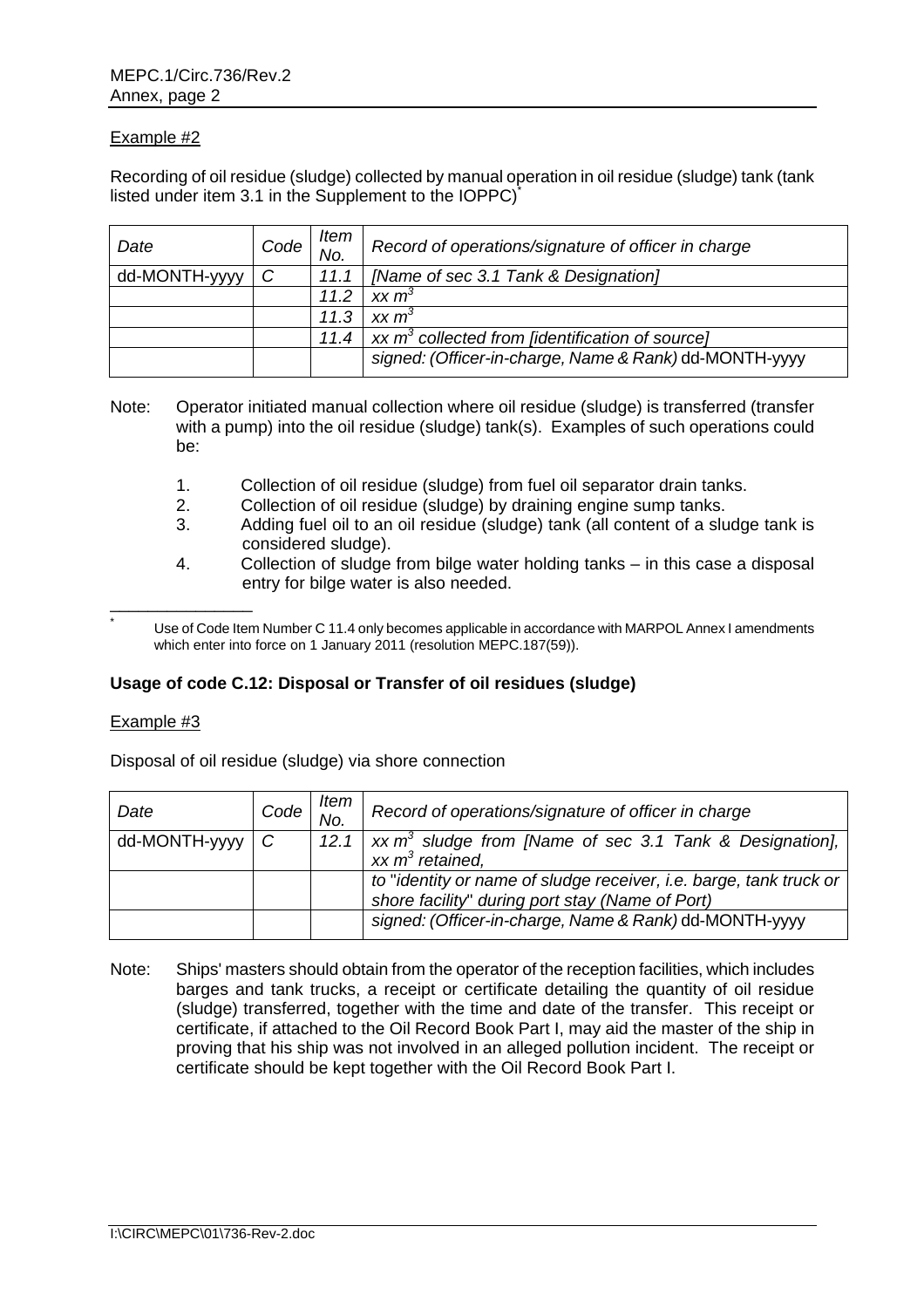Draining of water (disposal) from an oil residue (sludge) tank listed under item 3.1 in the Supplement to the IOPPC, to a bilge water holding tank listed under item 3.3 in the Supplement to the IOPPC

| Date          | Code | ltem<br>No. | Record of operations/signature of officer in charge              |
|---------------|------|-------------|------------------------------------------------------------------|
| dd-MONTH-yyyy | C    | 12.2        | xx $m^3$ water drained from [Name of sec 3.1 Tank & Designation] |
|               |      |             | xx $m^3$ retained,                                               |
|               |      |             | to [Name of sec 3.3 Tank & Designation] retained in tank(s)      |
|               |      |             | $xx m^3$                                                         |
|               |      |             | signed: (Officer-in-charge, Name & Rank) dd-MONTH-yyyy           |
|               |      |             |                                                                  |

Note: Collection of bilge water need not to be accounted for, so only one entry is required. Capacity of sludge tanks should not be recorded for C.12.x entries.

### Example #5

Transfer from one oil residue (sludge) tank to another oil residue (sludge) tank, both listed under item 3.1 in the Supplement to the IOPPC

| Date          | Code | <b>Item</b><br>No. | Record of operations/signature of officer in charge                       |
|---------------|------|--------------------|---------------------------------------------------------------------------|
| dd-MONTH-yyyy | C    |                    | 12.2   xx $m^3$ sludge transferred from [Name of sec 3.1 Tank &           |
|               |      |                    | Designation], xx $m^3$ retained,                                          |
|               |      |                    | to [Name of sec 3.1 Tank & Designation] retained in tank(s)<br>$xx \, m3$ |
|               |      |                    | signed: (Officer-in-charge, Name & Rank) dd-MONTH-yyyy                    |

### Example #6

Incineration of oil residue (sludge) in Incinerator

| Date                   | Code | ltem<br>No. | Record of operations/signature of officer in charge                                                         |
|------------------------|------|-------------|-------------------------------------------------------------------------------------------------------------|
| $dd$ -MONTH-yyyy $ C $ |      |             | 12.3   xx m <sup>3</sup> sludge from [Name of sec 3.1 or 3.2.3 Tank &  <br>Designation], xx $m^3$ retained, |
|                        |      |             | Burned in Incinerator for xx hours                                                                          |
|                        |      |             | signed: (Officer-in-charge, Name & Rank) dd-MONTH-yyyy                                                      |

### Example #7

Burning of oil residue (sludge) in Boiler

| Date                   | Code | Item<br>No. | Record of operation and signature of officer in charge                                    |
|------------------------|------|-------------|-------------------------------------------------------------------------------------------|
| $dd$ -MONTH-yyyy $ C $ |      | 12.4        | xx m <sup>3</sup> sludge from [Name of sec 3.1 Tank & Designation],<br>xx $m^3$ retained, |
|                        |      |             | <b>Burned in Boiler for xx hours</b>                                                      |
|                        |      |             | signed: (Officer-in-charge, Name & Rank) dd-MONTH-yyyy                                    |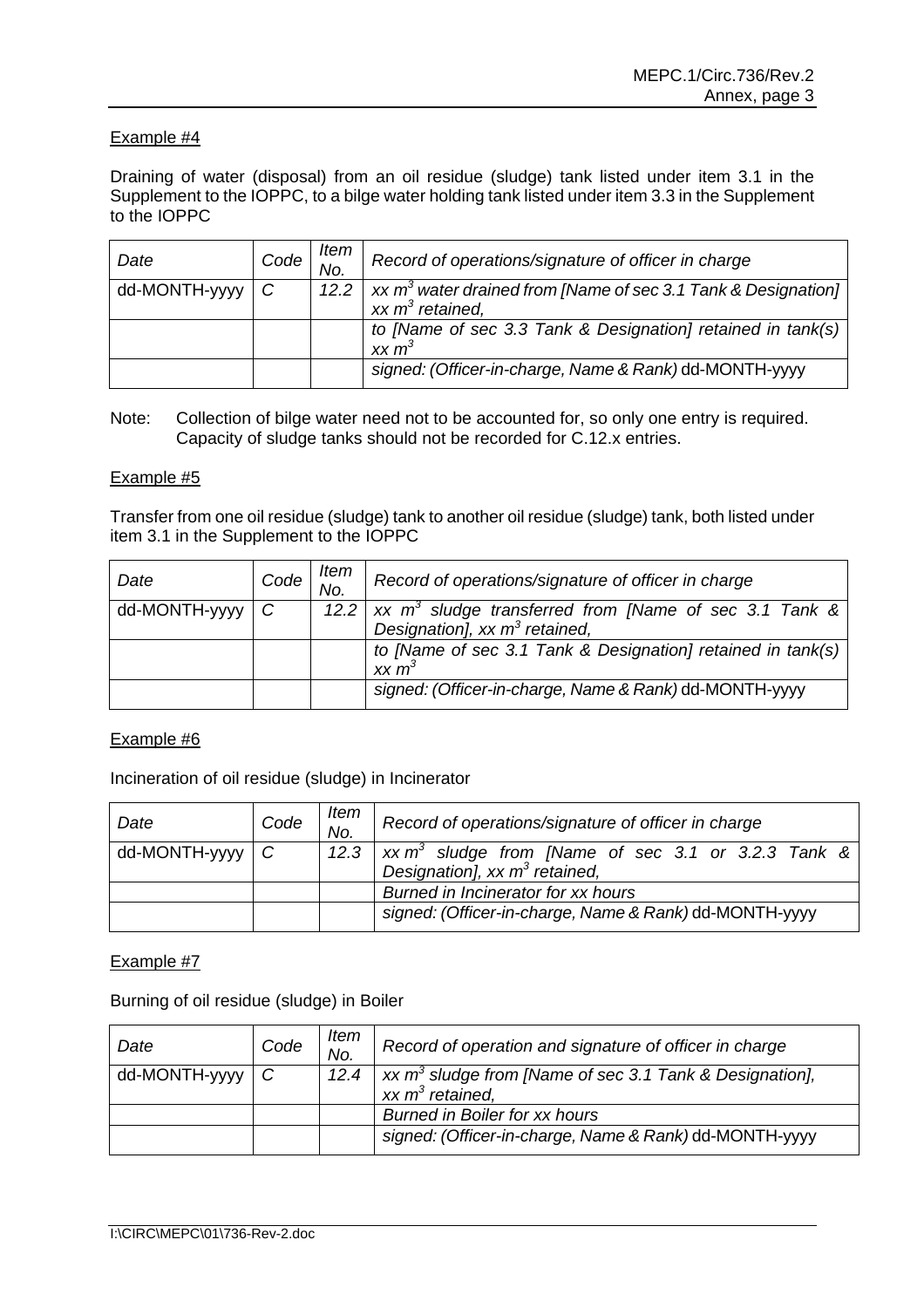Evaporation of water (disposal) from an oil residue (sludge) tank listed under items 3.1 in the Supplement to the IOPPC

| Date                   | $Code \frac{1}{10}$ | ltem | Record of operations/signature of officer in charge           |
|------------------------|---------------------|------|---------------------------------------------------------------|
| $dd$ -MONTH-yyyy $ C $ |                     |      | 12.4   xx $m^3$ water evaporated from [Name of sec 3.1 Tank & |
|                        |                     |      | Designation], xx $m^3$ retained.                              |
|                        |                     |      | signed: (Officer-in-charge, Name & Rank) dd-MONTH-yyyy        |

### Example #9

Regeneration of fuel oil from oil residue (sludge)\*

| Date                   | Code | ltem<br>No. | Record of operation and signature of officer in charge                                                                                                                                      |
|------------------------|------|-------------|---------------------------------------------------------------------------------------------------------------------------------------------------------------------------------------------|
| $dd$ -MONTH-yyyy $ C $ |      |             | 12.4   xx m <sup>3</sup> sludge disposed by regeneration of x m <sup>3</sup> fuel in [Fuel Tank]<br>& Designation] and x m <sup>3</sup> of water in [Name of sec 3.3 Tank &<br>Designation] |
|                        |      |             | signed: (Officer-in-charge, Name & Rank) dd-MONTH-yyyy                                                                                                                                      |
|                        |      |             |                                                                                                                                                                                             |

Only permitted if mentioned as an approved means of disposal in the IOPPC Supplement.

### **Usage of code D: Non-automatic starting of discharge overboard, transfer or disposal otherwise of bilge water which has accumulated in machinery spaces**

#### Example #10

\*

Pumping of bilge water from engine-room bilge wells to a tank listed under item 3.3 in the Supplement to the IOPPC

| Date          | Code | ltem<br>No. | Record of operations/signature of officer in charge          |
|---------------|------|-------------|--------------------------------------------------------------|
| dd-MONTH-yyyy | D    | 13          | xx $m3$ bilge water from engine-room bilge wells,            |
|               |      | 14          | Start: hh:mm, stop: hh:mm                                    |
|               |      |             | To [Name of sec 3.3 Tank & Designation], retained in tank(s) |
|               |      | 15.3        | xx m <sup>3</sup>                                            |
|               |      |             | signed: (Officer-in-charge, Name & Rank) dd-MONTH-yyyy       |
|               |      |             |                                                              |

## Example #11

Transfer of bilge water between tanks listed in item 3.3 in the Supplement to the IOPPC

| Date          | Code | Item<br>No. | Record of operations/signature of officer in charge                 |
|---------------|------|-------------|---------------------------------------------------------------------|
| dd-MONTH-yyyy | D    | 13          | xx $m^3$ bilge water from, [Name of sec 3.3 Tank & Designation], xx |
|               |      |             | $m^3$ retained,                                                     |
|               |      | 14          | Start: hh:mm, stop: hh:mm                                           |
|               |      |             | To [Name of sec 3.3 Tank & Designation], retained in tank(s)        |
|               |      | 15.3        | xx m <sup>3</sup>                                                   |
|               |      |             | signed: (Officer-in-charge, Name & Rank) dd-MONTH-yyyy              |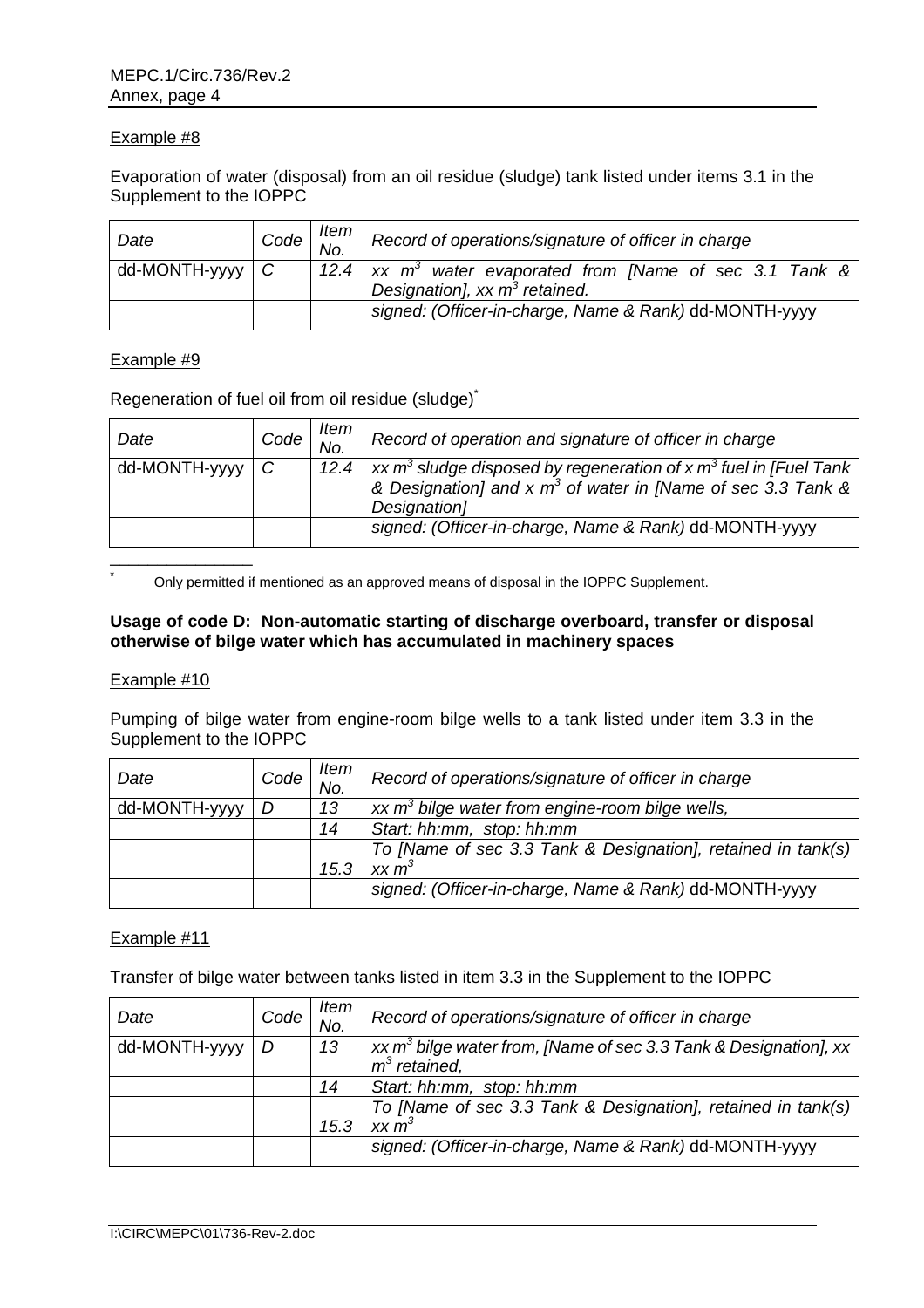Pumping of bilge water overboard from tank listed in item 3.3 in the Supplement to the IOPPC

| Date          | Code | Item<br>No. | Record of operations/signature of officer in charge            |
|---------------|------|-------------|----------------------------------------------------------------|
| dd-MONTH-yyyy | D    | 13          | xx $m^3$ bilge water from [Name of sec 3.3 Tank & Designation] |
|               |      |             | Capacity xx $m^3$ , xx $m^3$ retained                          |
|               |      | 14          | Start: hh:mm, stop: hh:mm                                      |
|               |      | 15.1        | Through 15 ppm equipment overboard                             |
|               |      |             | Position start: xx deg xx min N/S, xx deg xx min E/W           |
|               |      |             | Position stop: xx deg xx min N/S, xx deg xx min E/W            |
|               |      |             | signed: (Officer-in-charge, Name & Rank) dd-MONTH-yyyy         |

## Example #13

Disposal of bilge water from tank listed in item 3.3 in the Supplement to the IOPPC to oil residue (sludge) tank listed in item 3.1 in the Supplement to the IOPPC

| Date          | Code | ltem<br>No. | Record of operation and signature of officer in charge           |
|---------------|------|-------------|------------------------------------------------------------------|
|               |      |             | $x \, m3$ bilge water from [Name of sec 3.3 Tank & Designation], |
| dd-MONTH-yyyy | D    | 13          | now xx $m^3$                                                     |
|               |      | 14          | Start: hh:mm stop:, hh:mm                                        |
|               |      |             | Collected in [Name of sec 3.1 Tank & Designation] retained in    |
|               |      | 15.3        | tank(s) xx $m^3$                                                 |
|               |      |             | signed: (Officer-in-charge, Name & Rank) dd-MONTH-yyyy           |

Note: A code C.11.4 recording may be required if this operation is a manual operator initiated operation.

### **Usage of code E: Automatic starting of discharge overboard, transfer or disposal otherwise of bilge water which has accumulated in machinery spaces**

### Example #14

Pumping of bilge water overboard via 15 ppm equipment from tank listed in item 3.3 in the Supplement to the IOPPC or from engine-room bilge wells

| Date          | Code <sup>1</sup> | ltem<br>No. | Record of operations/signature of officer in charge           |
|---------------|-------------------|-------------|---------------------------------------------------------------|
| dd-MONTH-yyyy | F                 | 16          | Pump start hh:mm at xx deg xx min N/S, xx deg xx min E/W from |
|               |                   |             | [Name of sec 3.3 Tank & Designation]                          |
|               |                   | 18          | Stop hh:mm                                                    |
|               |                   |             | signed: (Officer-in-charge, Name & Rank) dd-MONTH-yyyy        |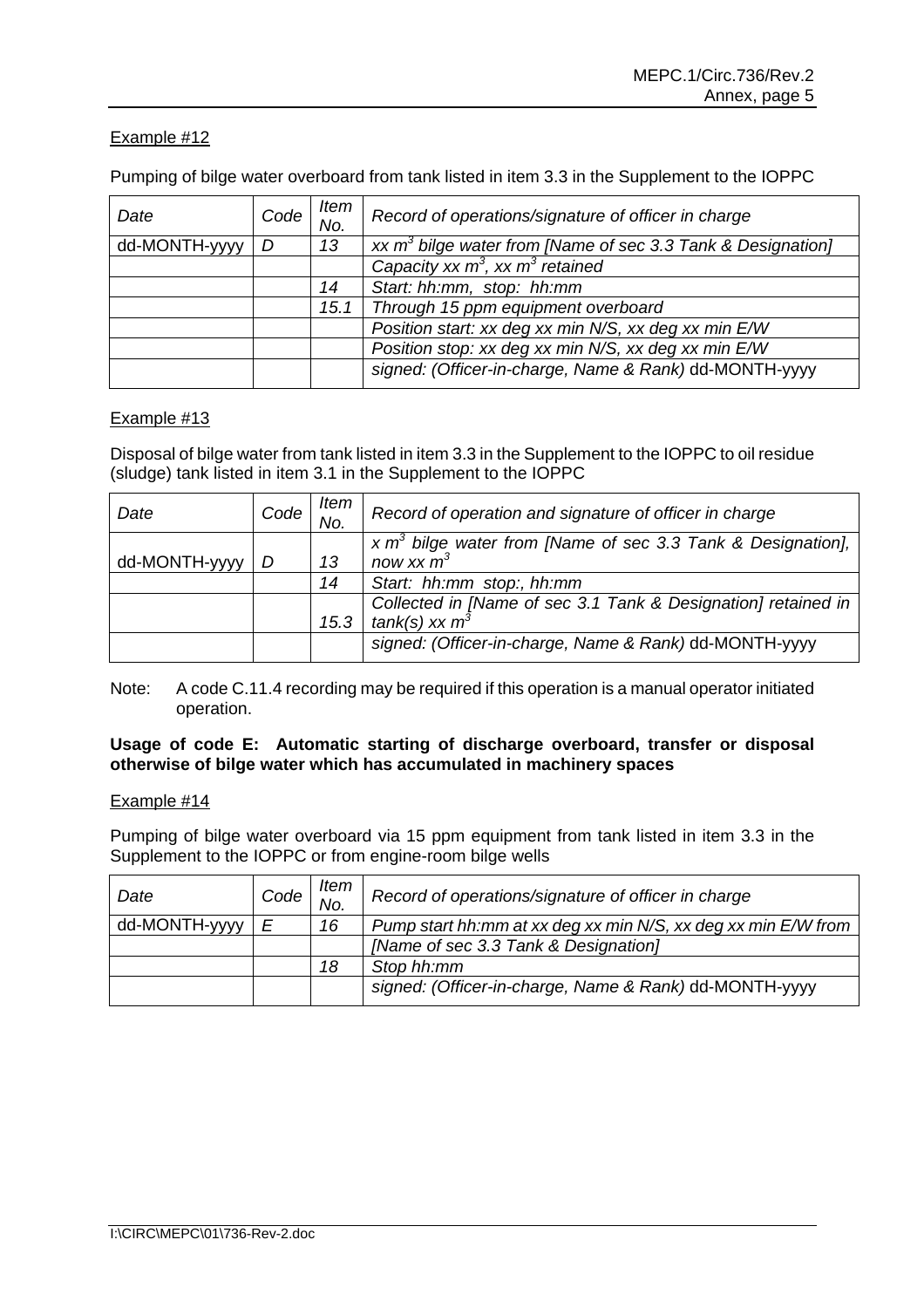Transfer of bilge water from engine-room bilge wells to a tank listed under item 3.3 in the Supplement to the IOPPC

| Date          | Code | Item<br>No. | Record of operations/signature of officer in charge    |
|---------------|------|-------------|--------------------------------------------------------|
| dd-MONTH-yyyy | Ε    | 17          | Transfer start hh:mm to                                |
|               |      |             | [Name of sec 3.3 Tank & Designation]                   |
|               |      | 18          | Stop hh:mm                                             |
|               |      |             | signed: (Officer-in-charge, Name & Rank) dd-MONTH-yyyy |

### **Usage of code F: Condition of oil filtering equipment**

#### Example #16

Failure of Oily Filtering Equipment, Oil Content Meter or stopping device

| Date          | Code | ltem<br>No. | Record of operations/signature of officer in charge        |
|---------------|------|-------------|------------------------------------------------------------|
| dd-MONTH-yyyy |      | 19          | hh:mm                                                      |
|               |      | 20          | hh:mm (might be unknown – if spare parts has been ordered) |
|               |      | 21          | [Reason for Failure, if known]                             |
|               |      |             | signed: (Officer-in-charge, Name & Rank dd-MONTH-yyyy      |

Note: The condition of the oil filtering equipment also covers the alarm and automatic stopping devices, if applicable.

A code 'I' entry should also be made indicating that the overboard valve was sealed shut due to non working Oil Filtering Equipment or Oil Content Meter. On the date where the system is functional again, a new entry, using code F 19 / 20 / 21 should be made where F 19 is the date and time of the initial failure and F 20 is the time the system is functional again.

#### Example #16*bis*

When proper operation of the Oily Filtering Equipment, Oil Content Meter or stopping device is restored

| Date          | Code | Item<br>No. | Record of operations/signature of officer in charge    |
|---------------|------|-------------|--------------------------------------------------------|
| dd-MONTH-yyyy |      | 19          | hh:mm (the same time as in example 16)                 |
|               |      | 20          | hh:mm (the time the system is functional)              |
|               |      | 21          | [Reason for Failure, if known]                         |
|               |      |             | signed: (Officer-in-charge, Name & Rank) dd-MONTH-yyyy |

Note: The condition of the oil filtering equipment also covers the alarm and automatic stopping devices, if applicable. A code 'I' entry should also be made indicating that the overboard valve was unsealed since the operation of the Oil Filtering Equipment or Oil Content Meter has been restored.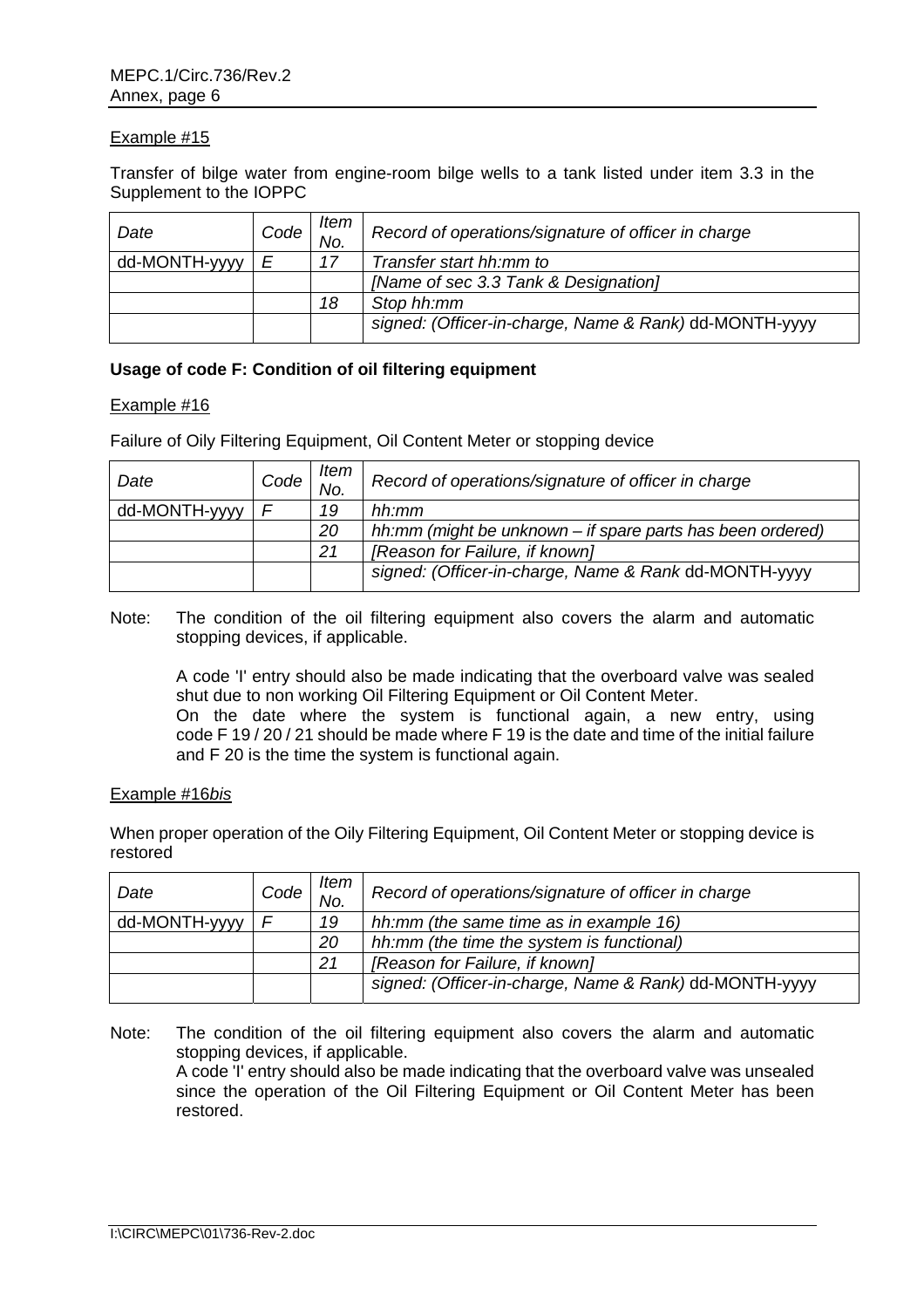## **Usage of code G: Accidental or other exceptional discharges of oil**

### Example #17

### Accidental Pollution

| Date          | Code | Item<br>No. | Record of operations/signature of officer in charge    |
|---------------|------|-------------|--------------------------------------------------------|
| dd-MONTH-yyyy | G    | 22          | hh:mm                                                  |
|               |      | 23          | Place or Position: xx deg xx min                       |
|               |      | 24          | Type and Quantity of oily residue (if known)           |
|               |      | 25          | Circumstances of the discharge                         |
|               |      |             | signed: (Officer-in-charge, Name & Rank) dd-MONTH-yyyy |

Note: If failure of Oil Filtering Equipment or Oil Content Meter related equipment is involved, appropriate (F) entry is to be made in ORB. Relevant sections of the SOPEP (SMPEP) are to be used to combat oil spills at sea.

Examples of Circumstances of discharge include, but are not limited to:

- 1. Oil Content Meter failure.
- 2. Fuel tank overflow.
- 3. Ruptured bunkering hose/flange.
- 4. Fuel tank leakage (due to collision or grounding).

## **Usage of code H: Bunkering of fuel or bulk lubricating oil**

### Example #18

### Bunkering of Fuel oil

| Date          | Code | Item<br>No. | Record of operations/signature of officer in charge                  |
|---------------|------|-------------|----------------------------------------------------------------------|
| dd-MONTH-yyyy | Н    | 26.1        | [Name of Port]                                                       |
|               |      | 26.2        | Start dd-MONTH-yyyy-hh:mm Stop dd-MONTH-yyyy-hh:mm                   |
|               |      | 26.3        | xxxx MT of ISO-xxxxx HFO x.x % S bunkered in tanks:                  |
|               |      |             | aaaa MT added to [Tank Name & Designation] now containing<br>bbbb MT |
|               |      |             | cccc MT added to [Tank Name & Designation] now containing<br>dddd MT |
|               |      |             | signed: (Officer-in-charge, Name & Rank) dd-MONTH-yyyy               |

### Example #19

#### Bunkering of Bulk Lubricating oil

| Code | Item<br>No. | Record of operations/signature of officer in charge        |
|------|-------------|------------------------------------------------------------|
| H    | 26.1        | [Name of Port]                                             |
|      | 26.2        | Start dd-MONTH-yyyy-hh:mm Stop dd-MONTH-yyyy-hh:mm         |
|      | 26.4        | xx MT (Type of Oil) bunkered in tanks:                     |
|      |             | xx MT added to [Tank Name & Designation] now containing xx |
|      |             | МT                                                         |
|      |             | signed: (Officer-in-charge, Name & Rank) dd-MONTH-yyyy     |
|      |             |                                                            |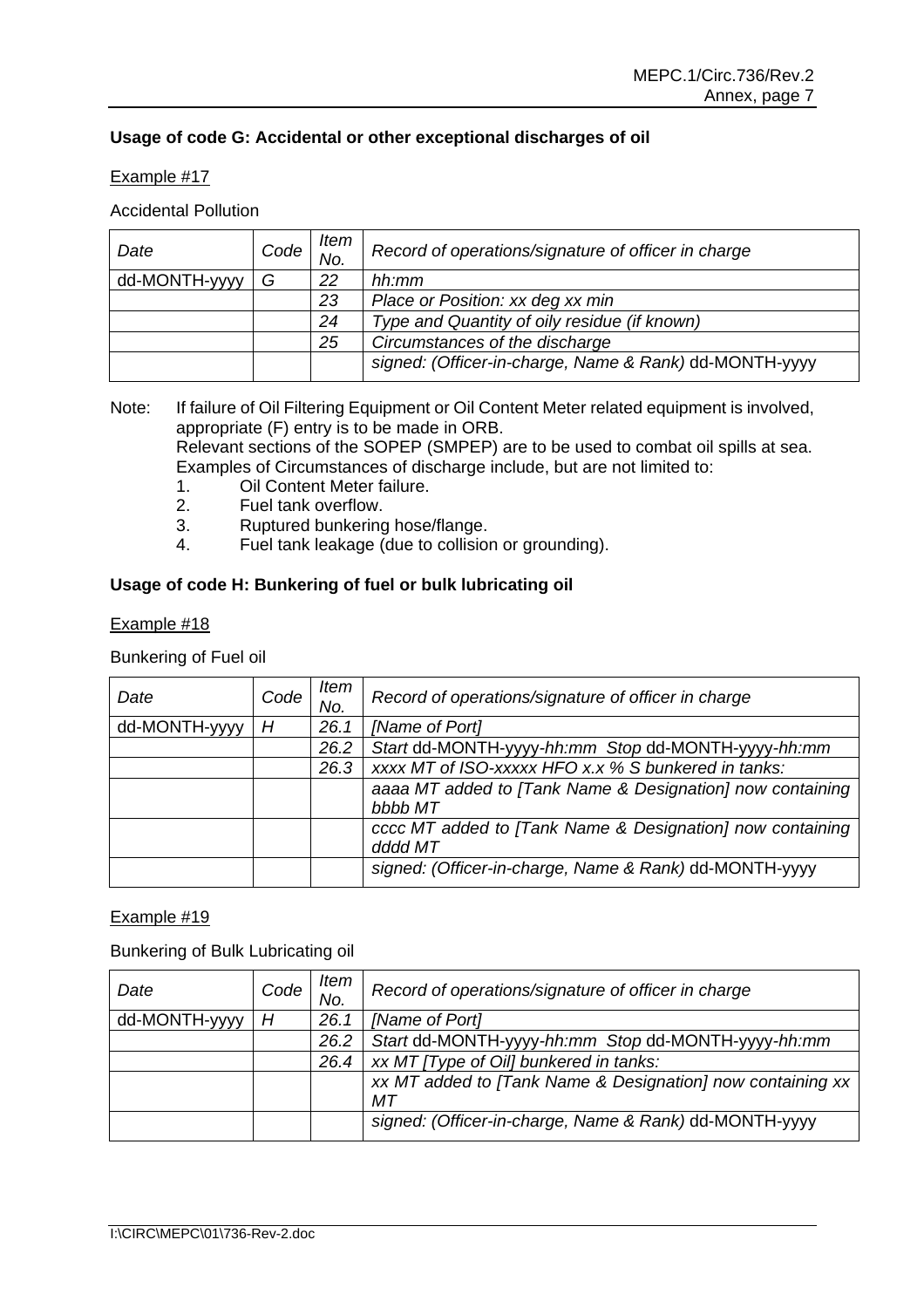Note: Separate entries required for each grade of fuel oils and lubricating oils respectively to ensure transparency. This entry is not required if lubricating oils are delivered onboard in packaged form (55 gallon drum, etc.).

### **Usage of code I: Additional operational procedures and general remarks**

#### Example #20

Pumping oily bilge water from a Cargo Hold bilge holding tank to a tank listed under item 3.3 in the Supplement to the IOPPC

| Date          | $\mid$ Code $\mid$ No. $\mid \cdots$ | Item | Record of operations/signature of officer in charge                     |
|---------------|--------------------------------------|------|-------------------------------------------------------------------------|
| dd-MONTH-yyyy |                                      |      | $xx$ m <sup>3</sup> oily bilge water from Cargo Hold bilge holding tank |
|               |                                      |      | to [Name of sec 3.3 Tank & Designation]                                 |
|               |                                      |      | signed: (Officer-in-charge, Name & Rank) dd-MONTH-yyyy                  |

Note: Any collection and transfer of oily bilge water into the engine-room bilge holding tank(s) from a cargo hold bilge holding tank(s) should be recorded using code (I)

#### Example #21

Entry pertaining to an earlier missed operational entry

| Date              | Code | ltem<br>No. | Record of operations/signature of officer in charge             |
|-------------------|------|-------------|-----------------------------------------------------------------|
| dd-MONTH-yyyy (1) |      |             | Entry pertaining to an earlier missed operational entry         |
|                   |      |             | xx $m3$ sludge transferred from [Name of sec. 3.1 Tank and      |
| dd-MONTH-yyyy (2) |      | 12.2        | Designation], $xx m3$ retained                                  |
|                   |      |             | to [Name of sec 3.1 Tank & Designation], retained in tank(s) xx |
|                   |      |             | m                                                               |
|                   |      |             | signed (1): (Officer-in-charge, Name & Rank) dd-MONTH-yyyy      |
|                   |      |             | signed (2): (Officer-in-charge, Name & Rank) dd-MONTH-yyyy      |
|                   |      |             |                                                                 |

Note: Date (1) to be the date of the original operation.

Date (2) to be the current date i.e. the date the entry is made.

Signed (1) Signature of Officer making I entry

Signed (2) Signature of Officer making missed entry

#### Example #22

#### De-bunkering of Fuel oil

| Date          | Code | Item<br>No. | Record of operations/signature of officer in charge                                                         |
|---------------|------|-------------|-------------------------------------------------------------------------------------------------------------|
| dd-MONTH-yyyy |      |             | xxxx MT of ISO-xxxxx HFO x.x % S de-bunkered from tanks:                                                    |
|               |      |             | xxxx MT removed from [Tank Name & Designation] now<br>containing xxx MT                                     |
|               |      |             | De-bunkered to "identity or name of receiver i.e. barge, tank<br>truck or shore facility" in "Name of Port" |
|               |      |             | Start dd-MONTH-yyyy; hh:mm Stop dd-MONTH-yyyy; hh:mm                                                        |
|               |      |             | signed: (Officer-in-charge, Name & Rank) dd-MONTH-yyyy                                                      |

Note: Include receipt & certificate from receiver for amount & type of fuel oil de-bunkered.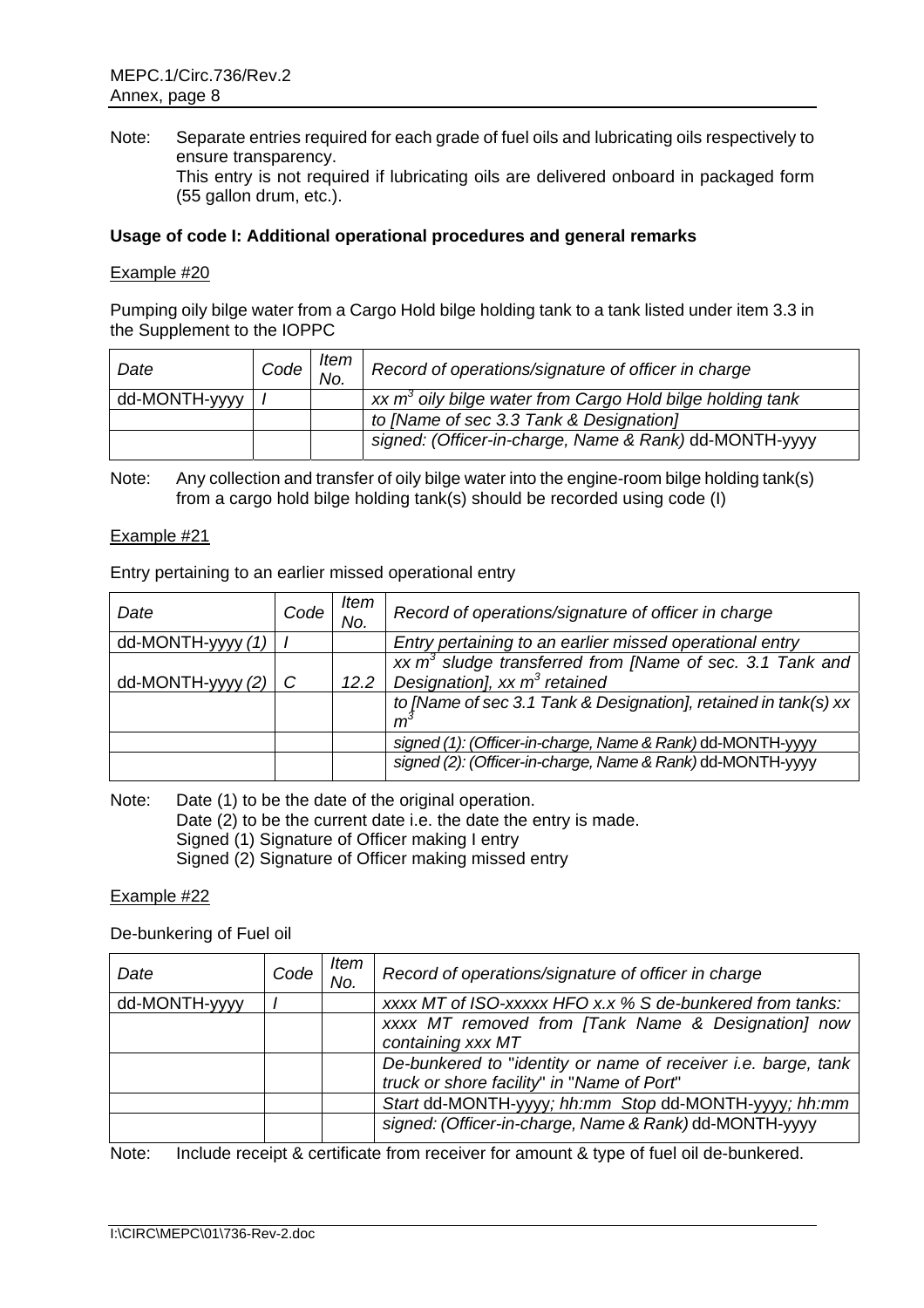## **Tankers with slop tanks**

### Example #23

Transfer of sludge from engine-room oil residue (sludge) tank to deck/cargo slop tank

| Date          | $\mid Code \mid N_0 \mid \cdot$ | ltem | Record of operations/signature of officer in charge                                |
|---------------|---------------------------------|------|------------------------------------------------------------------------------------|
| dd-MONTH-yyyy | $\mathcal{C}$                   |      | $\overline{12.4 \mid xx \, m^3}$ sludge from [Name of sec 3.1 Tank & Designation], |
|               |                                 |      | xx $m^3$ retained,                                                                 |
|               |                                 |      | Transferred to Deck Slop Tank [designation]                                        |
|               |                                 |      | signed: (Officer-in-charge, Name & Rank) dd-MONTH-yyyy                             |

### Example #24

Transfer of bilge water from tank listed in item 3.3 in the Supplement to the IOPPC to deck/cargo slop tank

| Date          | Code | Item<br>No. | Record of operations/signature of officer in charge            |
|---------------|------|-------------|----------------------------------------------------------------|
| dd-MONTH-yyyy | D    | 13          | xx $m^3$ bilge water from [Name of sec 3.3 Tank & Designation] |
|               |      |             | Capacity xx $m^3$ , xx $m^3$ retained                          |
|               |      | 14          | Start: hh:mm, stop: hh:mm                                      |
|               |      | 15.3        | Transferred to Deck Slop Tank [designation]                    |
|               |      |             | signed: (Officer-in-charge, Name & Rank) dd-MONTH-yyyy         |

Note: Requires this method listed in the IOPP Supplement under item 3.2.3. If non-oil-cargo related oily residues are transferred to slop tanks of oil tankers, the discharge of such residues should be in compliance with Regulation 34. (UI 22.1.1 for Regulation 15). Requires an entry in the Oil Record Book – Part II using code (J).

If sludge or bilge water is transferred from multiple tanks in engine-room a separate entry must be made in ORB Parts I & II for each transfer.

### **General Guidance – Additional Voluntary Recordings**

#### Example #25

Voluntary declaration of quantities retained in bilge water holding tanks ref. MEPC.1/Circ.640 – record weekly

| Date          | Code | ltem<br>No. | Record of operations/signature of officer in charge           |
|---------------|------|-------------|---------------------------------------------------------------|
| dd-MONTH-yyyy |      |             | Weekly Inventory of Bilge Water Tanks (listed under item 3.3) |
|               |      |             | [Name of sec 3.3 Tank & Designation]                          |
|               |      |             | capacity xx $m^3$ , xx $m^3$ retained                         |
|               |      |             | signed: (Officer-in-charge, Name & Rank) dd-MONTH-yyyy        |